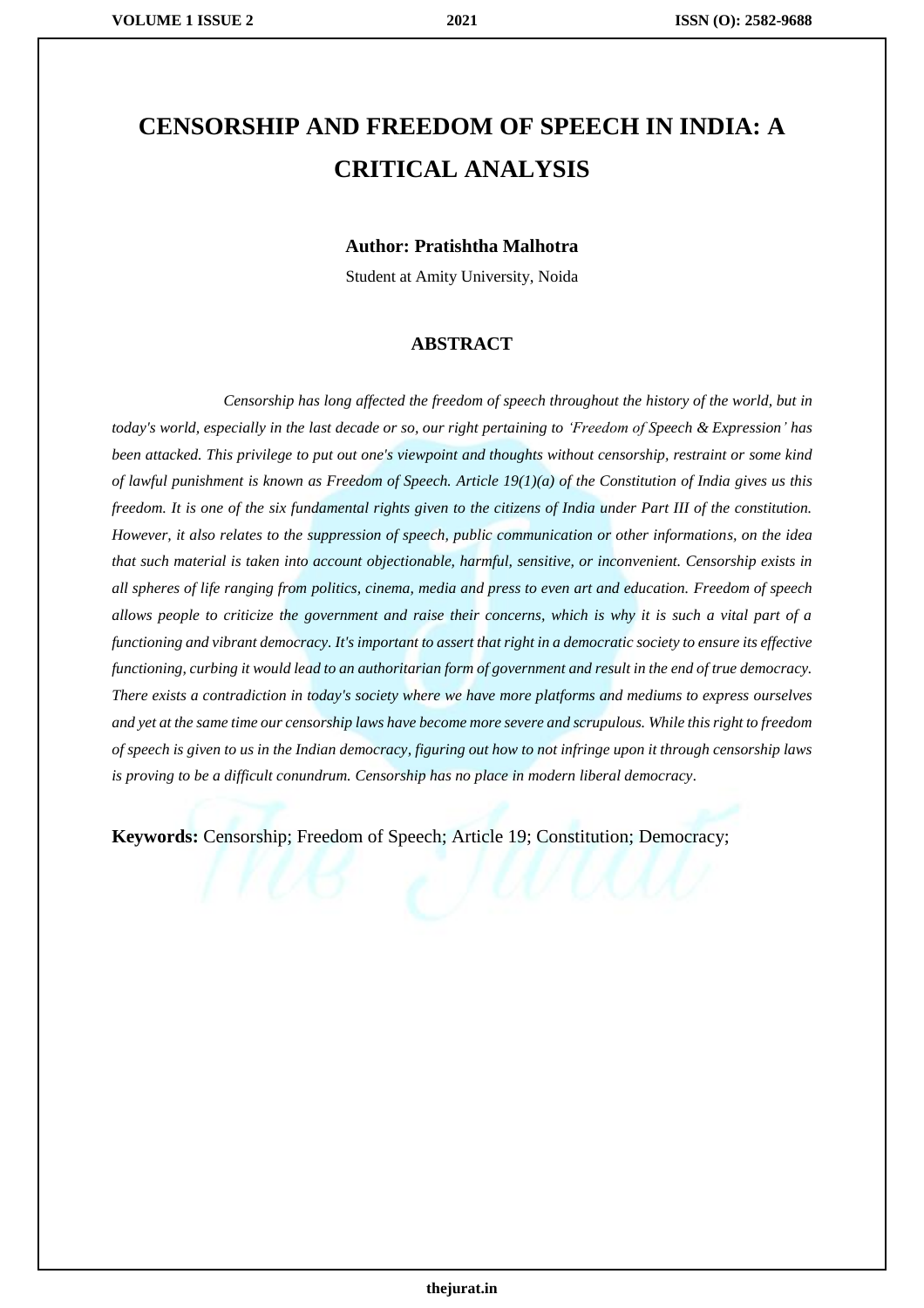#### **I. INTRODUCTION**

Every structured society has suffered from some form of censorship of media, art, literature, entertainment etc. The Freedom of Speech is granted to every Indian citizens by the constitution, but in recent times we have found this right to be under attack through the authoritarian governments, corporations, educational institutions etc. Many societies have implemented this restriction of discourse in a variety of ways ranging from threats, violence, incorporating it in legal provisions etc. But the governments in the  $21<sup>st</sup>$  century are reinventing censorship by controlling and disrupting the informations. They are using more subtle tools, like- redacting critical news, putting out false information and building state media brands to suppress criticism or opposing views. Since the internet has made accessing information easier and provided a global platform to express thoughts and opinions, it is hard to accept that freedom of speech is still being trampled upon. It is a curious paradox how censorship is actually flourishing in the era of information & knowledge. One example of this would be China; the country with the most internet users is also one with the most draconian and effective censorship systems in the world. Our country itself conducts surveillance over the internet as a means of control and has even written the practice into law. Governments are adamant on controlling the citizens, starting with what they read, watch and hear as a means of censoring our voices and opinions and consolidating power for themselves. While India gives the impression of complete freedom and democracy; in reality, the censorship in India extends to all spheres of life ranging from censoring opposing political views, trampling on artistic freedom and using the Censor Board to regulate cinema. Censorship in India is often justified by arguments that it protects our society from morally corrupt ideas and thoughts that would be considered offensive and dangerous. This argument pretends to only spread hate speech. However, in reality, censorship laws are often used to silence those who have carried out opposing views. It is often unfair and counterproductive.

As the exercise of freedom of speech and press has become more arduous, the importance of daring journalists and role of the international platforms, like- social media has become much more important. Freedom of speech and press lays at the very bottom core of all fair and free democracies and all the institutions that operate within the democratic society. It is only freedom of speech, which can bring out changes and hold political and government figures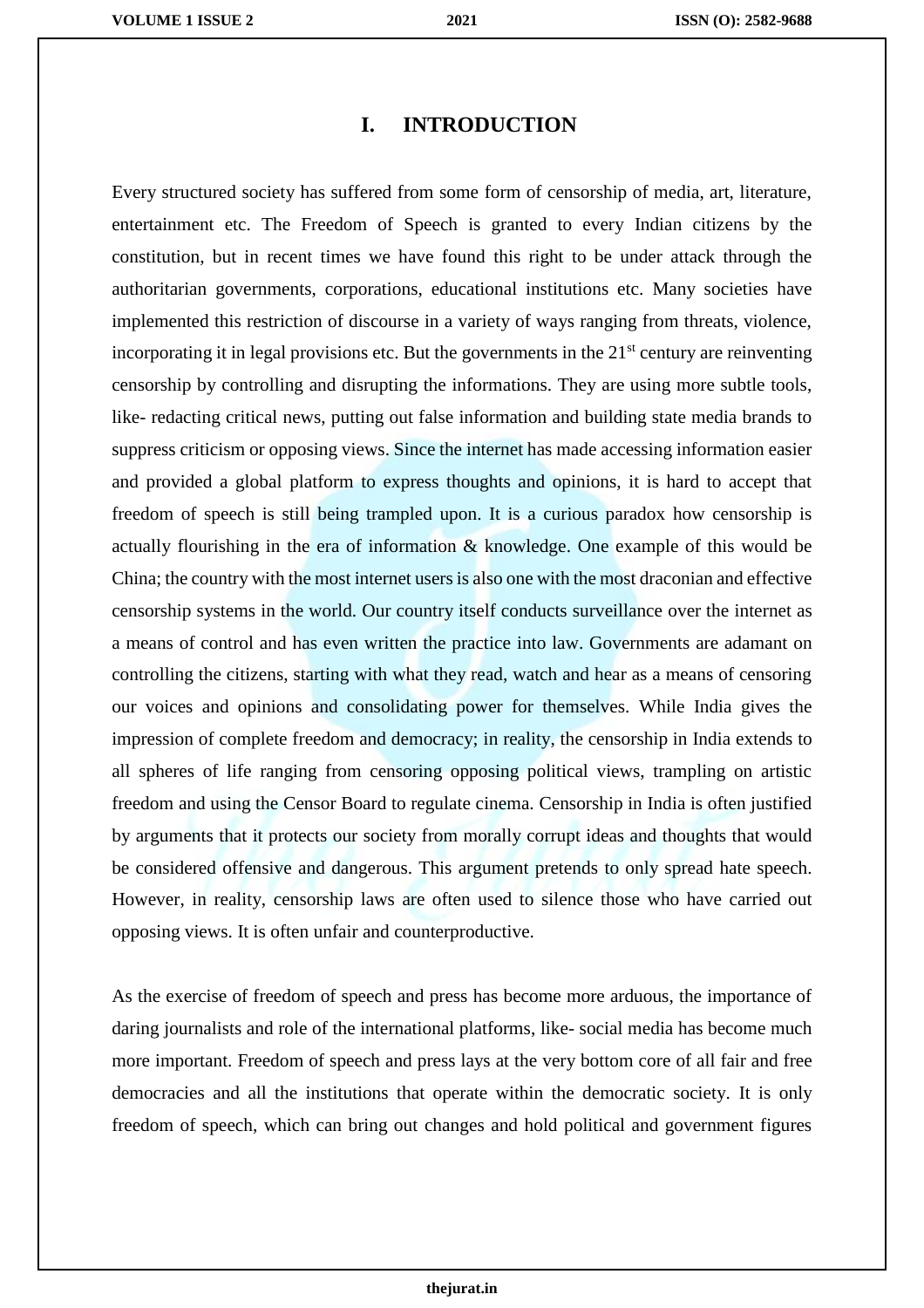accountable. Without it there can be no free thought, free ideology or free political discussion. Democracy is not meant to be censored.

## **II. WHAT IS CENSORSHIP?**

Censorship is mentioned in the Constitution under Article 19(2), which imposes reasonable restrictions upon the freedom of speech and expression in the interest of sovereignty of the state and integrity of India.<sup>1</sup>

However, censorship also has a deeper and wider meaning as well as extent in society. In its broadest sense, it also refers to the suppression of information, ideas, and expression by anyone whether it is the government, religious authorities or pressure groups and educational institutions. Censorship raises issues of violation of freedom of speech, a right guaranteed by the Constitution of India.

Private institutions and authority figures also practice censorship. It is the suppression or prohibition of the whole or any parts of books, films, news etc. that are considered to be obscene, politically unacceptable, or a threat to security of the people and country.

#### **III. WHAT IS FREE SPEECH?**

This right of asserting your opinions, ideas or expressions without any form of restraint or censorship or legal penalty is called Free Speech. In India, this right to free speech is conferred to the citizens' via the constitution under Article 19(1)(a). It is a right that is fundamental and guaranteed to all citizens under Part III of the Constitution. This encompasses liberty to have opinions, to get and give information or concepts with no hindrances and censorship by the authorities. It also extends to freedom of media and press.

Freedom of speech is understood as fundamental to the functioning of a democracy, which is why it is also mentioned in the provisions contained in many conventions that are international including (UDHR), European Convention on Human rights and Fundamental Freedoms etc.

<sup>&</sup>lt;sup>1</sup> INDIA CONST. art. 19 cl.2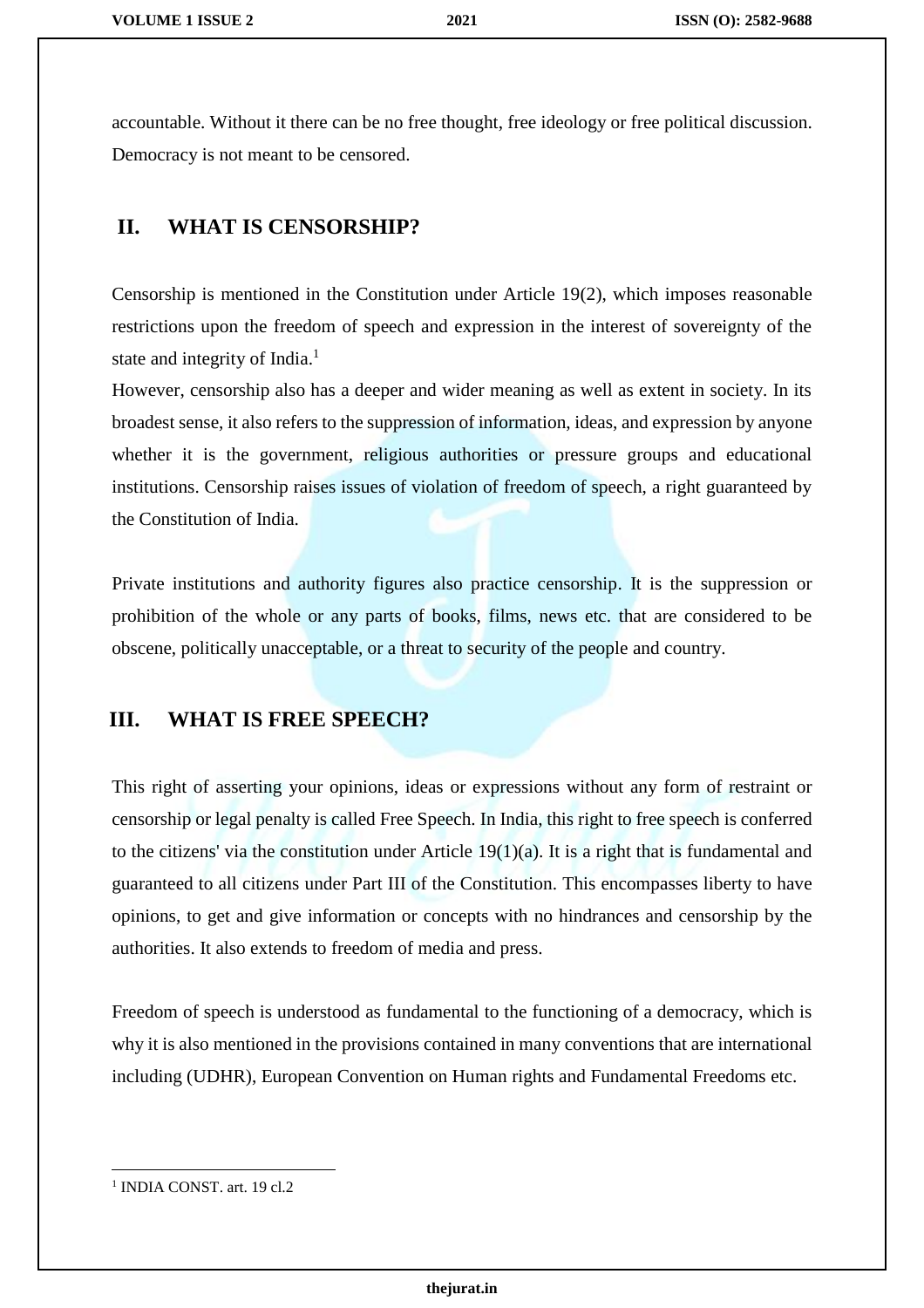#### **IV. FORMS OF CENSORSHIP**

#### **A. Censorship in Educational Institutions**

One of the key objectives of education is to promote free thought and critical thinking, including the encouragement for debates and diverse viewpoints. Censorship of books, educational material, leads to the disruption of public order and exchange of ideas. It leads to the conditioning and shaping of young minds. The government uses this as a means to distort facts and propagate their ideology. They see it as a tool for establishing the narrative of their convenience. The recent events at JNU, which saw anti-national slogans and the consequent prosecution under sedition laws of people, like- Kanhaiya Kumar reflects the government's overreaching control in educational institutions.

In IIT Madras, on an occasion of social equity was postponed citing reasons that the speakers were 'controversial'. In Allahabad University, the students were denied permission for hosting a 'Liberty Festival' by the Vice-Chancellor who claimed that there was pressure from the Ministry of Human Resources Development. In a government college in Kerala, students were approached to remove "over-politicized references" like 'Dalit'. 'Beef', and 'Fascism' from their magazine. <sup>2</sup>

### **B. Internet Censorship**

 $\overline{\phantom{a}}$ 

While the Internet in some ways have been developed as a means to ensure freedom of speech and expression, it has led to the government practicing excessive and unnecessary censorship. The administration has argued that it does so in order to diffuse social tensions and mitigate volatile situations. However, in reality, it has used this to target those social media users who are critical of certain political leaders or of the government. Internet users often use their medium to scrutinize every fact and government policy and keep a check on the antics of the powerful and wealthy. The problem is, internet companies are subject to the will of the government. They are often

<sup>2</sup> Indian National Congress[, https://medium.com/@Congress/censorship-of-universities-by-bjp-government](https://medium.com/@Congress/censorship-of-universities-by-bjp-government-reflects-a-systemic-state-overreach-c7277a82265e)[reflects-a-systemic-state-overreach-c7277a82265e](https://medium.com/@Congress/censorship-of-universities-by-bjp-government-reflects-a-systemic-state-overreach-c7277a82265e) (last visited Oct. 12, 2021).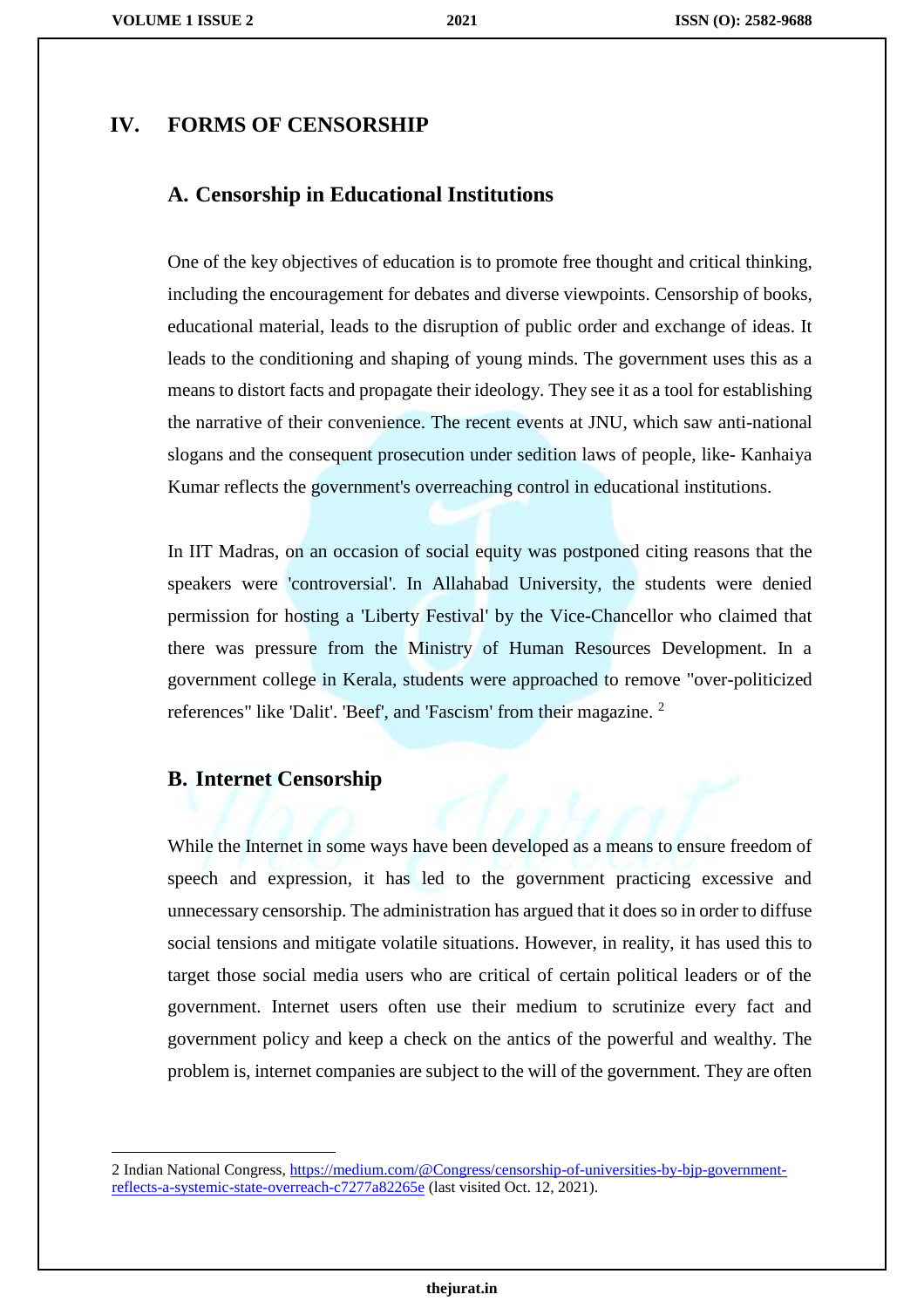$\overline{\phantom{a}}$ 

asked to remove 'objectionable' content or to take down web pages that are deemed against public interest.

In 2002, two teenagers were arrested under Section 66A of the Information Technology Act over a social media post criticizing the shutdown of Mumbai after the death of a politician. This section which made posting 'offensive' comments on social media a crime punishable by up to three years in jail, was struck down by the Supreme Court after a two year campaign by free speech activists.

# **C. Censorship of Films**

Official records claim that Indian film industry is the biggest in the world producing over a thousand films in a year screened over 13,000 cinema halls in the country.<sup>3</sup> While freedom of speech guarantees the freedom to express oneself freely through any medium of communication, including- cinema, films in India are often censored or even banned on grounds that they are too obscene, violent, or sexual. A motion film needs to be certified by Central Board of Film Certification (CBFC), the regulatory authority in India, under Section 5A and 5B of the Cinematograph Act 1952. The central government can also suspend or revoke a granted certificate, if it meets the conditions under Secion 5E of the mentioned Act. Some of the grounds given for justifying such censorship is that the movie is or it depicts scenes which are anti-social, violent or likely to incite violence or commission of any offence, vulgar, obscene, deprave, sexual, contemptuous of racial or religious groups etc. Abusive language is also not permitted. These grounds have been often used as excuses to ban movies that are critical of the government or display scenes that might be considered immoral by some people.

For example, in 2006, the movie 'The Da Vinci Code' was perceived as 'blasphemous' and offensive to the Christian community. This Hollywood movie was restricted by seven state governments in their respective region even after obtaining clearance from the censor board. In 2002, Anand Patwardhan created movie 'War and Peace' emphasizing risk of nuclear war in the Indian subcontinent, was ordered to make 21

**thejurat.in**

<sup>&</sup>lt;sup>3</sup> Central Board of Film Certification, <https://www.cbfcindia.gov.in/main/about-us.html> (last visited Oct. 12, 2021).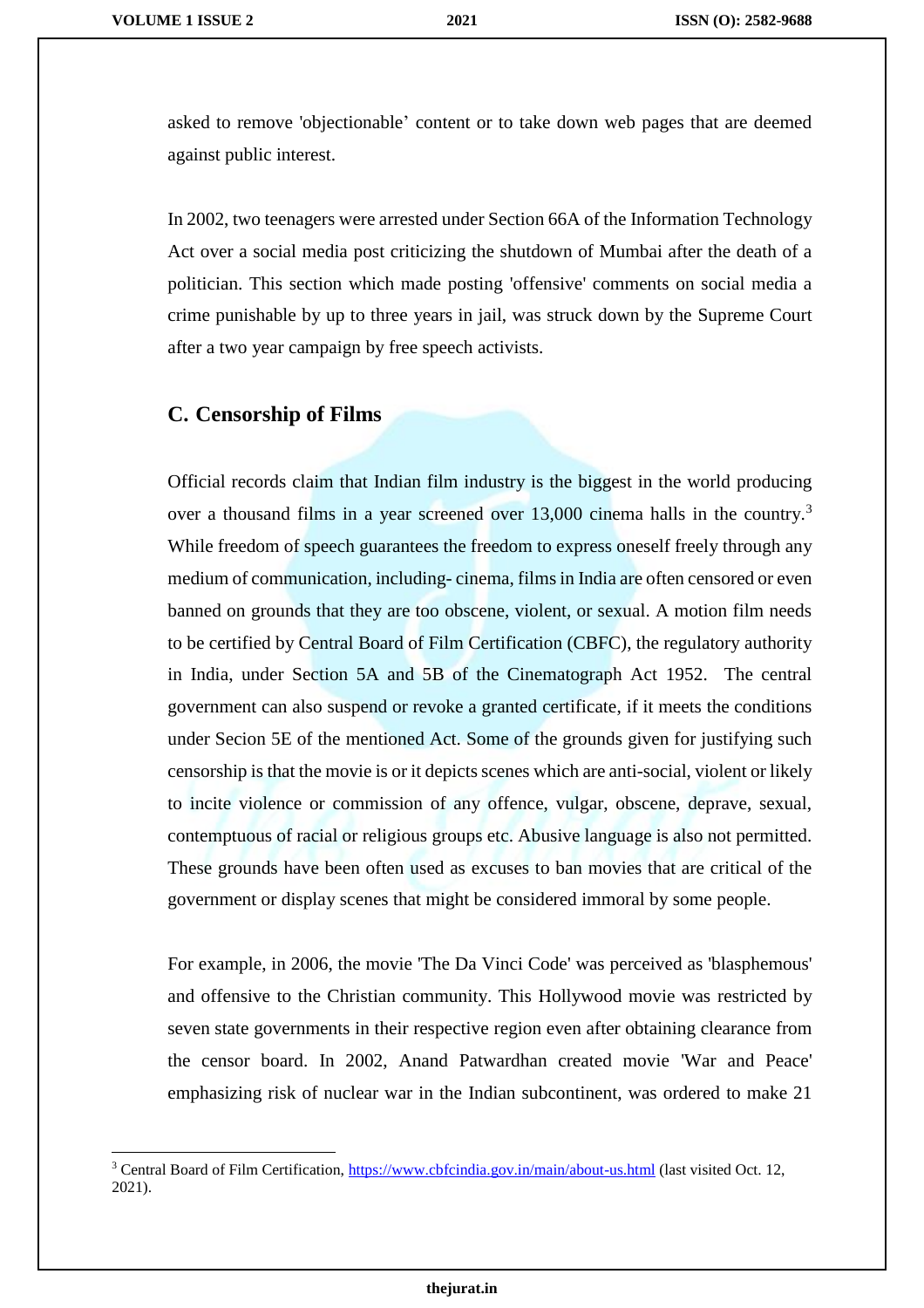cuts before the censor board certified it, but it eventually got released without cuts after Mumbai High Court ruled against the censorship.<sup>4</sup>

#### **D. Political Censorship**

This sort of censorship exists when an administration tries to hide, forge, misconstrue, misquote information that its citizens receive by concealing or expelling political news that the citizens might receive through news channels. It is the systematic concealment of information or facts or news that might be critical of the government or of views that are contradictory to those who are in power. The government will often use the army or other tools at its disposal to ensure compliance.

The censorship experienced by not only the news outlets but also by the individuals in their everyday life.

#### **E. Self-Censorship**

Self-censorship refers to controlling or regulating what one says or does out of fear or in order to escape criticism. Self-censorship is an act performed by oneself of classifying or censoring your own discourse. It is the practice of refraining from doing something or expressing something like an opinion or an idea out of fear that others would criticize it or find it objectionable.

This form of censorship refers to soft censorship, as there is no overt or direct pressure. Shared sense of community and conforming to the same social norms creates a sense of togetherness and belonging but it also leads to suppression of thought and expression and compliance that is voluntary in order to continue feeling that sense of belonging. It is often practiced by those in the media and film business, for example, news anchors, journalists, film producers and directors, etc.

<sup>4</sup> Shri Anand Patwardhan v. The Central Board of Film, 2003 (5) BomCR 58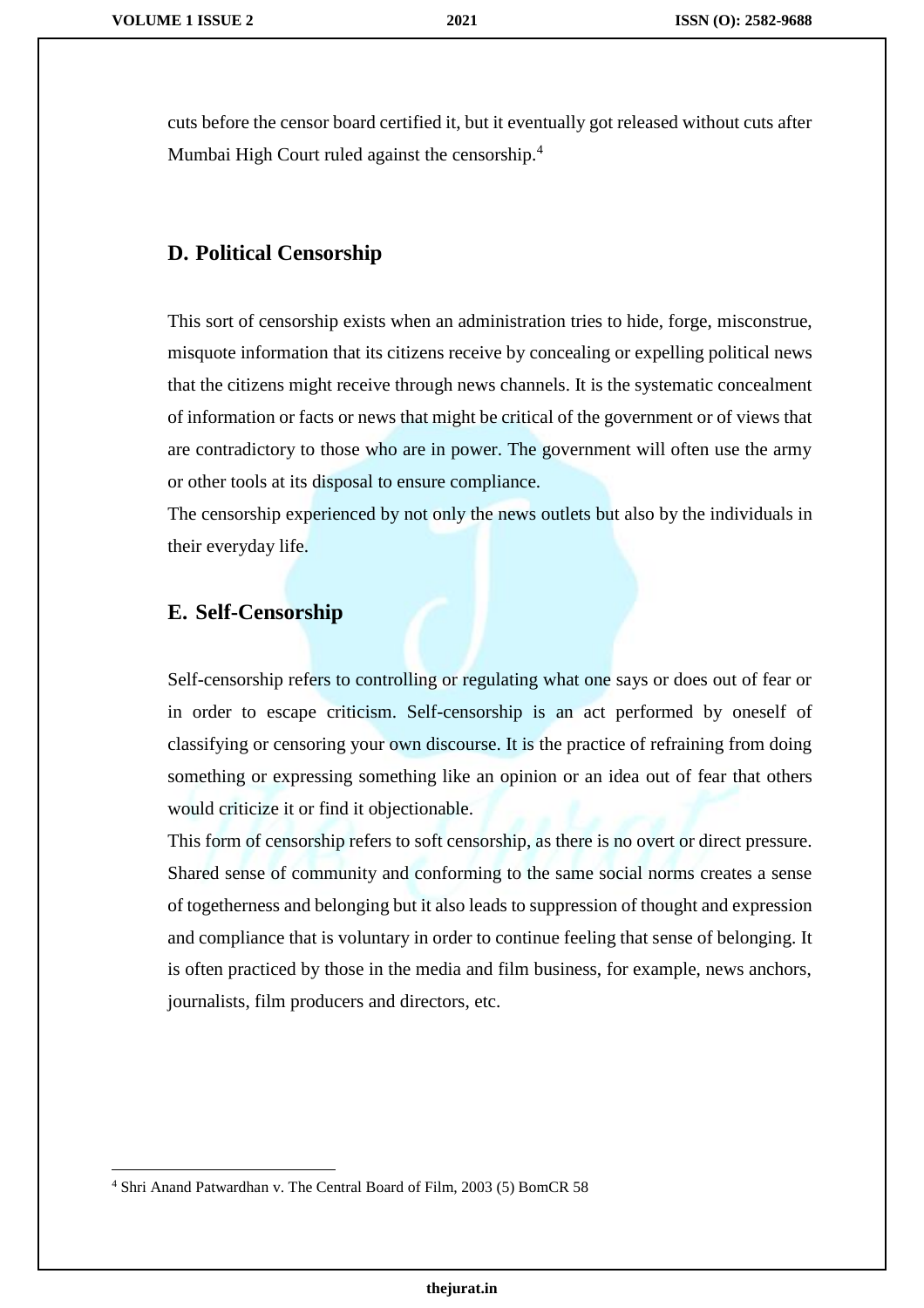#### **V. IMPORTANT CASE LAWS AND RELEVANT ACTS**

#### **Bijoe Emmanuel vs. State of Kerala<sup>5</sup>**

Freedom of Expression & Speech is amongst many rights that are constitutionally guaranteed to the citizens of India within Part III of the Indian Constitution. It is one of the most imperative feature in the pyramid of personal freedoms given under the Articles 19 to 22 of the Indian Constitution. Article 19(1)(a) relates to every single person will possess liberty to free speech and expression. However, this is also subject to constraints deemed reasonable enforced within Article 19(2) that encourages the State to have 'reasonable' restriction due to reasons, like- the country's security domestic; otherwise, amicable relationship with foreign countries, civic order, civility, incitement of offence, and unity and supremacy of India.

#### **VI. PURPOSE OF FREEDOM OF SPEECH & EXPRESSION**

#### **Romesh Thapper vs. State of Madras<sup>6</sup>**

Free speech includes the privilege of people to communicate their feelings, ideas, and opinions to other people, but also it attends an expansive purpose as well. These purposes can be categorized into four areas-

- a) This helps to discover the truth;
- b) This aids the entity to achieve self fulfillment;
- c) This helps in enlisting a programme through that an acceptable balance between social change and stability can be established;
- d) This bolsters capacity of the entity to take active part in the process of decision-making.

<sup>5</sup> Bijoe Emmanuel & Ors v. State of Kerala & Ors, 1986 SCR (3) 615

<sup>6</sup> Romesh Thapper v. The State of Madras, AIR 1950 SC 124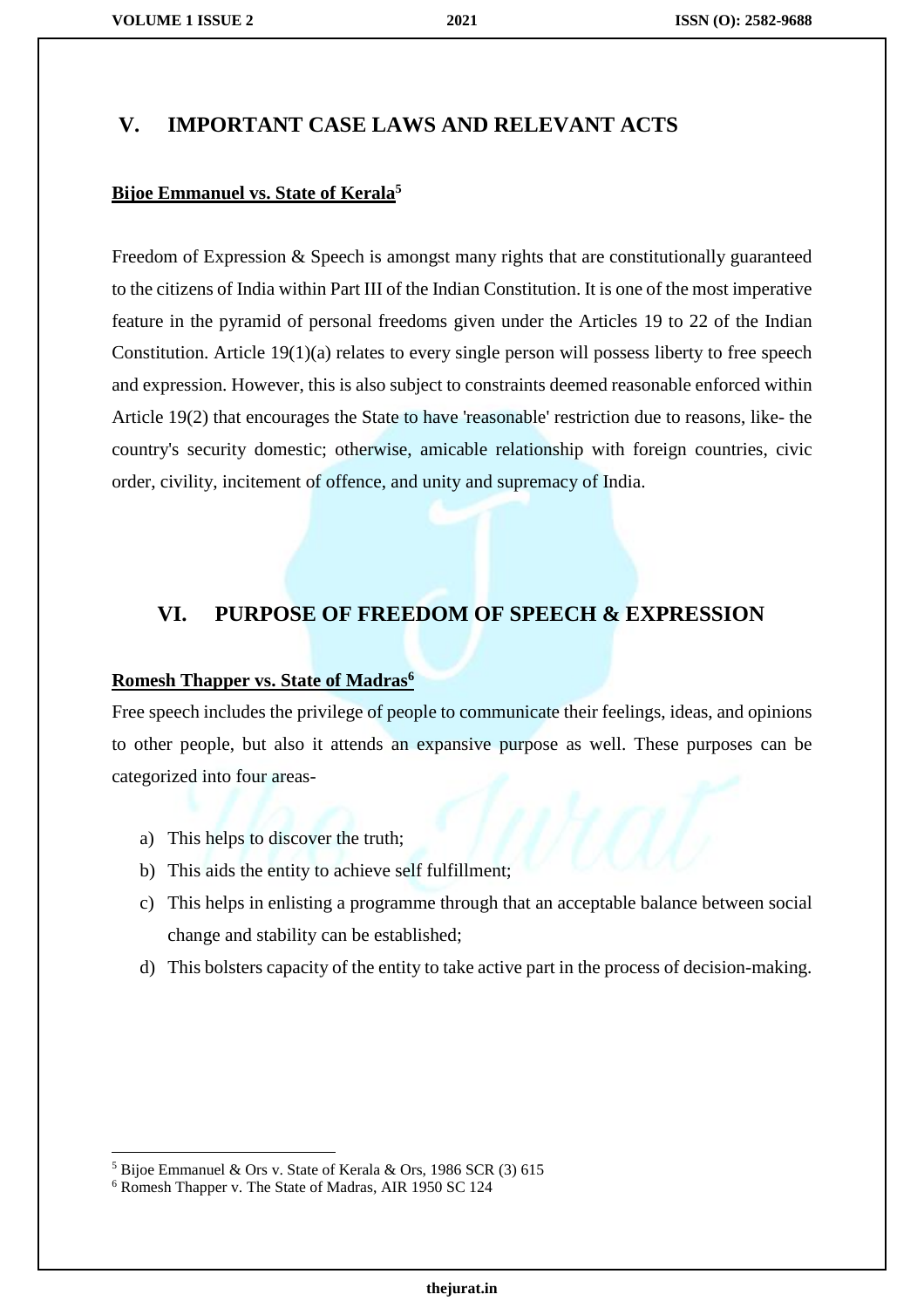# **National Anthem Case Bijoe Emmanuel vs. State of Kerala<sup>7</sup>**

This right to free speech also encompasses the privilege of silence. In this particular case, three children of the Jehovah's witnesses' community were removed from their educational institution for their defiance in singing our national anthem, although they rose respectfully when same had been sung. They contested the validity of their expulsion in front of the Kerala High Court, which held the debarment as valid and on its basis that it had been their fundamental duty to take part in our national anthem. An appeal was filed to the Supreme Court, upheld the pupils had not committed an offence within the Prevention of Insults to National Honour Act of 1971. Furthermore, no law in existence can diminish a right understood to be fundamental. Consequently, it was then decided the pupils debarment from their educational institution was in contravention of their constitutionally guaranteed right given within the 'Article  $19(1)(a)$ ', as it also encompasses liberty to be silent.

#### **Freedom of Speech - Sedition<sup>8</sup>**

In India, sedition as an offence is defined under Section 124A of IPC as, "whoever by words either spoken or written, or by signs, or by visible representation or otherwise brings into hatred or contempt or excite or attempts to excite disaffection towards the government established by law in India shall be punished".

#### **Kanhaiya Kumar vs. State of NCT of Delhi<sup>9</sup>**

In this recent case in 2016 of Kanhaiya Kumar vs. State of NCT of Delhi, students of JNU had organized a programme on the Parliament attack convict Afzal Guru and Maqbool Bhatt, who were hanged to death in 2013. The program that had been organized was a protest in the form of poetry, art, and music against the judicial killing of Afzal Guru and Maqbool Bhatt. Accusations made stated that the students were raising anti-Indian slogans. A charge sheet was filed against many students on charges of offence of sedition and criminal conspiracy<sup>10</sup> under relevant provisions of IPC, 1860. The University's Students Union president Kanhaiya Kumar was arrested after accusations were made of 'anti-national' sloganeering against him. The Delhi

<sup>7</sup> Bijoe Emmanuel & Ors v. State of Kerala & Ors, 1986 SCR (3) 615

<sup>8</sup> Kanhaiya Kumar v. State of NCT of Delhi, MANU/DE/0498/2016

<sup>9</sup> Kanhaiya Kumar v. State of NCT of Delhi, MANU/DE/0498/2016

<sup>10</sup> Indian Penal Code, 1860, S. 120-B and S. 124-A, No. 45, Acts of Parliament, 1860, (India)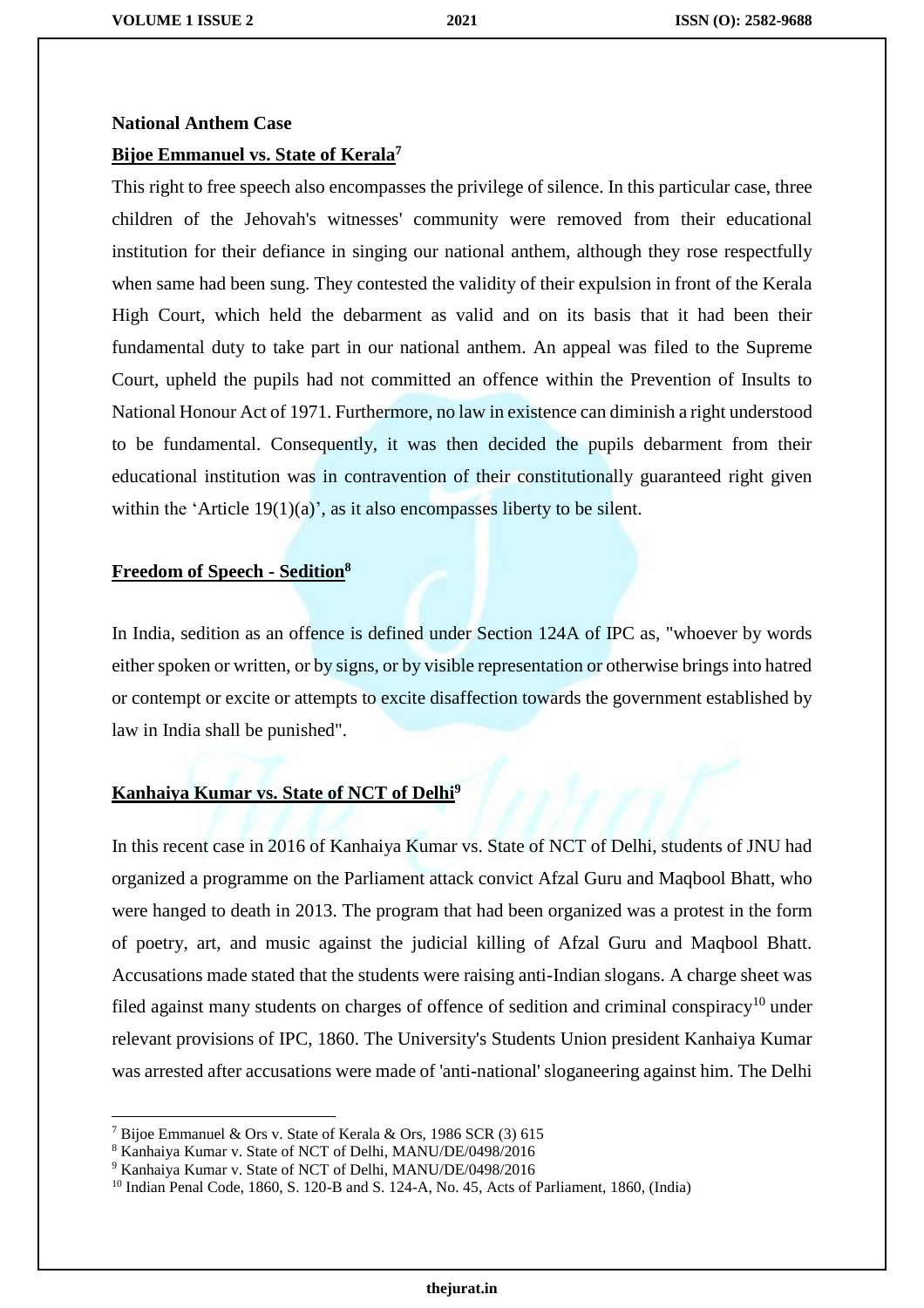High Court granted him bail as the police work was still at the investigation stage, and Kumar's exact role in the protest wasn't clear.

#### **The Case of PUCL <sup>11</sup>**

PUCL filed a PIL u/a 32 of Indian constitution to protest the incessant cases of tapping of phones. The legitimacy of S. 5(2) of the Telegraph Act, 1885 was challenged. Court held that the "occurrence of public emergency" or "in the interest of public safety" is that he *sine qua non* for the appliance of aspects u/s 5(2). If either of the two circumstances is absent, the authorities have no grounds to exert their capacity within the section mentioned.

#### **Indian Express Newspapers vs. UOI <sup>12</sup>**

In this particular case of 1985, the judge held, 'Article 19 in the Constitution of India' does not contain the terminology "freedom of the press" in the phrasing, but that is encompassed under Article 19(1)(a). In the name of civic interest, "freedom of press" cannot be curtailed. The main function and target of the press is to build up civic interest through publication of facts and also opinions, in the absence of which an electorate who is free and democratic cannot take responsible decisions.

#### **Abbas vs. UOI<sup>13</sup>**

The very crucial issue of pre censorship of movies was brought to the knowledge of the Indian Supreme Court through this very case. Through Cinematograph Act 1952, movies have been splited into two classes-

- 1. 'U' movies are for unconditional viewing.
- 2. 'A' movies, which are for exhibition to adults.

The appellants movie was not granted 'U' certificate; therefore, the legality of censorship was challenged by him as this infringed his fundamental right of "Freedom of Speech & Expression". In this case, the petitioner had argued that no other type of art was subject to this extent of prior restraint, thus, he claimed equality of treatment for such different forms. The judge, however, observed that movies are a form of art able to stir sentiment more acutely and intensely than anything else.

 $\overline{\phantom{a}}$ <sup>11</sup> PUCL v. Union of India, AIR 1997 S.C. 568.

<sup>&</sup>lt;sup>12</sup> Indian Express Newspaper v. Union of India & Ors., 1986 AIR 515

<sup>13</sup> K.A. Abbas v. Union of India, 1971 AIR 481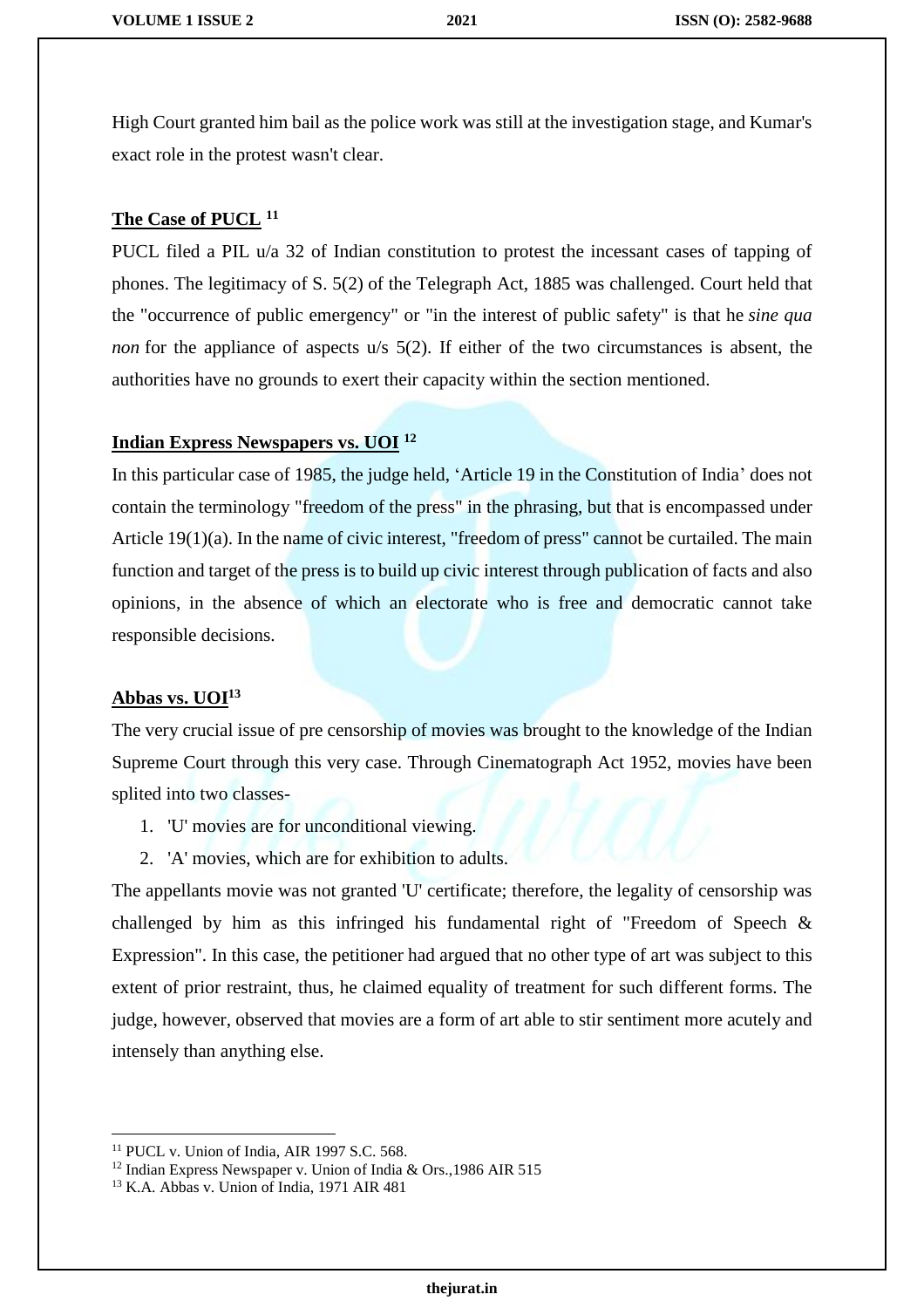# **VII. CENSORSHIP UNDER INFORMATION TECHNOLOGY ACT, INDIA**

Indian legislation concerning censorship in conventional media is objectively evolved and relatively liberal (in principle). Article 19(1)(a) of the Constitution protects the right to free speech and expression irrespective of the medium of communication.

While the Courts have elucidated this right to free speech and expression in a wide and blanket manner, Article 19(2) allows for reasonable restrictions to be placed on this right in concern and view of public policy concerns $^{14}$ .

*"These public policy concerns include the sovereignty and integrity of state, its security both domestic and international, friendly relations with foreign States, public order, decency or morality, or in relation to contempt of court, defamation or incitement to an offence."*

According to Article 19(2) of Information Technology Act, it provides various provisions under which online content can be censored – notably in Sections 66A, 69A and 79. The majority of these provisions involve executive action with no process of judicial oversight; in fact, under Section 79, the law aggressively emboldens private censorship.

### **VIII. CRITICISM**

 $\overline{\phantom{a}}$ 

Censorship in Indian society exists in different structures. There is, of course, the omnipresent censorship of the state, which censors motion pictures and plays before release, boycotts sites and picks what is in it in the guise of public interest. There is also the censorship of the market, which chooses what Indians should see and have access to, and permits little space for content that is seen as commercially unviable.

Censorship should not be this excessive and far-reaching. There is a solid argument to be made that censorship attacks the right to free speech and the free press. It restricts people's abilities to express their thoughts freely and openly. Censorship finds its roots in fear, fear of legal punishment or fear of being criticized or unaccepted. Censorship hinders our progress and takes

<sup>&</sup>lt;sup>14</sup> Social media and Information Technology Act, 2002, Legal Fortnight (May ed.), <https://allindialegalforum.files.wordpress.com/2021/09/legal-fortnight-may-issue-2.pdf>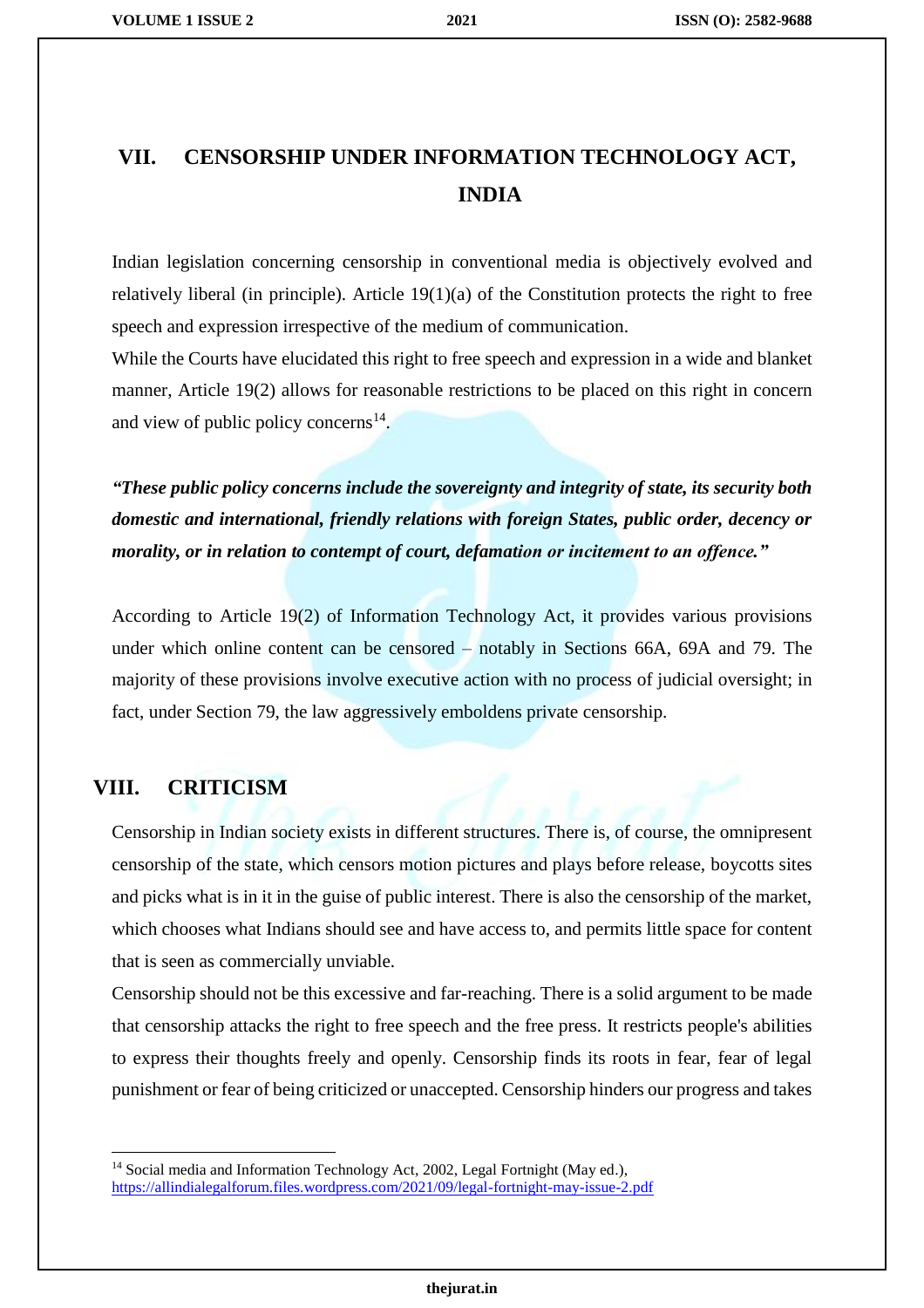away the knowledge of the person. It is a general belief that if there were no censorship, society would have little command over propaganda of hate speech or pornography for instance. Giving to this argument, a reasonable restriction on censorship helps to ensure certain values are maintained. While hate speech should be regulated to a certain extent, we should remember that censorship doesn't counter hate speech, more speech does.

#### **IX. MORAL POLICING**

As per the BBC official and Wikipedia, 'Censorship' is derived from the Latin word 'censor', which means the job of two Romans whose duty was to supervise public action and behaviour and morals, therefore 'censoring' the way people behaved.<sup>15</sup> There is the vigilante brand of censorship, which is ever ready to guard any so-called attack on 'Indian Culture' and 'Indian Values'. The belief of censorship is meticulously linked with the moral dread that informs India's popular debate about media and new technologies. Many are prepared to take on the role of the 'moral police'. They are far and wide; in the parliamentary assemblies, boardrooms, courtrooms, institutions, cinemas, gardens and bars, on the streets and even in police stations. The Hindu right-wing parties and groups which make evident their love for 'Indian Culture' by assaulting girls wearing western clothes and sabotaging valentine's day festivities are unfortunately only the tip of the iceberg.

Equally, censorship and moral policing are premised on the creation of a less dominant 'other' that is easily influenced by the seductive influence of the mass media. There is also the fundamentally flawed assumption about the enormous harm that images can come to the hearts and minds of cinemagoers motivating them to commit immoral and even illegal acts. The Central Board of Film Certification acts as a patriarchal filter on the state's behalf and ensues as a moral police, shielding all those less-powerful and vulnerable 'others' (children, women, liberates, poor people etc.), who lack necessary judgment and perception and are easily influenced by the power of the image. However, the direct impact concept has been seriously discredited in studies; there is a ton of research and writing which establishes the direct relationships between spectators and media texts are complex. Those who make the argument in favour of censorship also holds the assumption that cinematic text is a simple message in a bottle, tied to a singular meaning. But meanings are vague.

<sup>&</sup>lt;sup>15</sup> Political Censorship, https://en.wikipedia.org/wiki/Political censorship